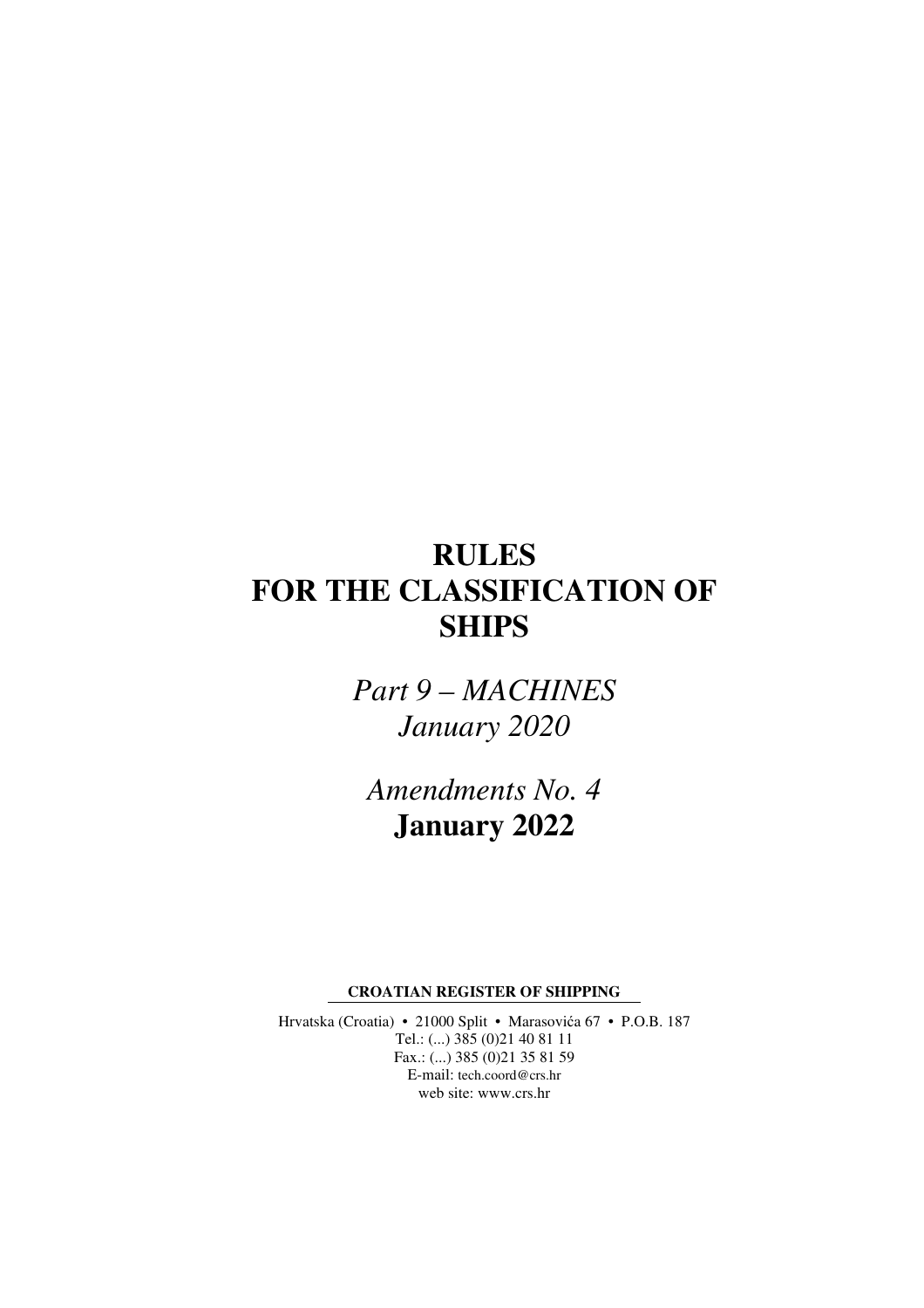By the decision of the General Committee of Croatian Register of Shipping,

## Amendments No. 4 to the **RULES FOR THE CLASSIFICATION OF SHIPS**  Part 9 – MACHINES

have been adopted on 20th December 2021 and shall enter into force on 1st January 2022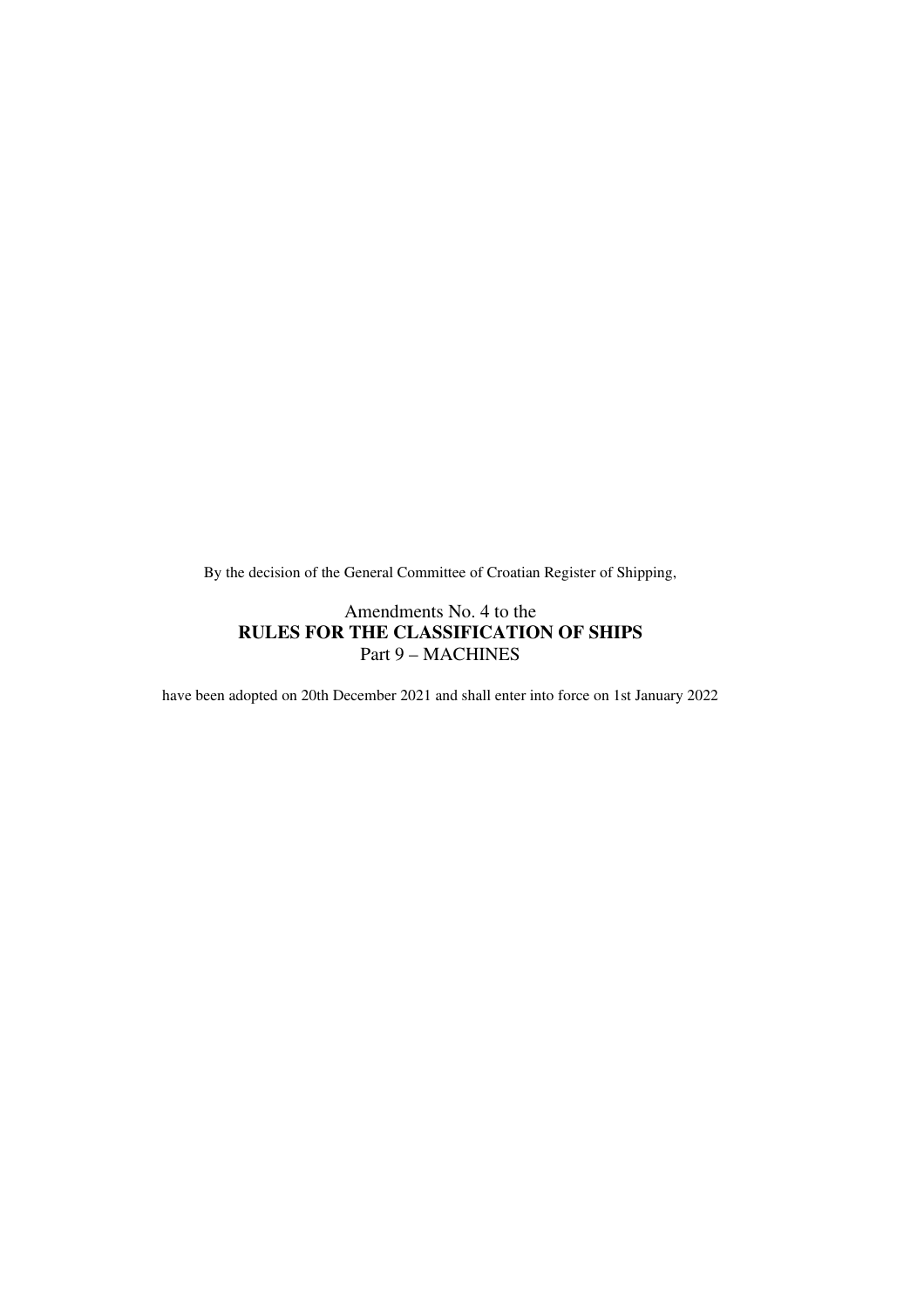# **INTRODUCTORY NOTES**

These amendments shall be read together with the requirements in the Rules for the Classification of Ships, Part 9 – Machines, edition January 2020, as last amended by by Amendments No. 3, edition July 2021.

Table 1 contains review of amendments, where items changed or added in relating to previous edition are given, with short description of each modification or addition. All major changes throughout the text are shaded.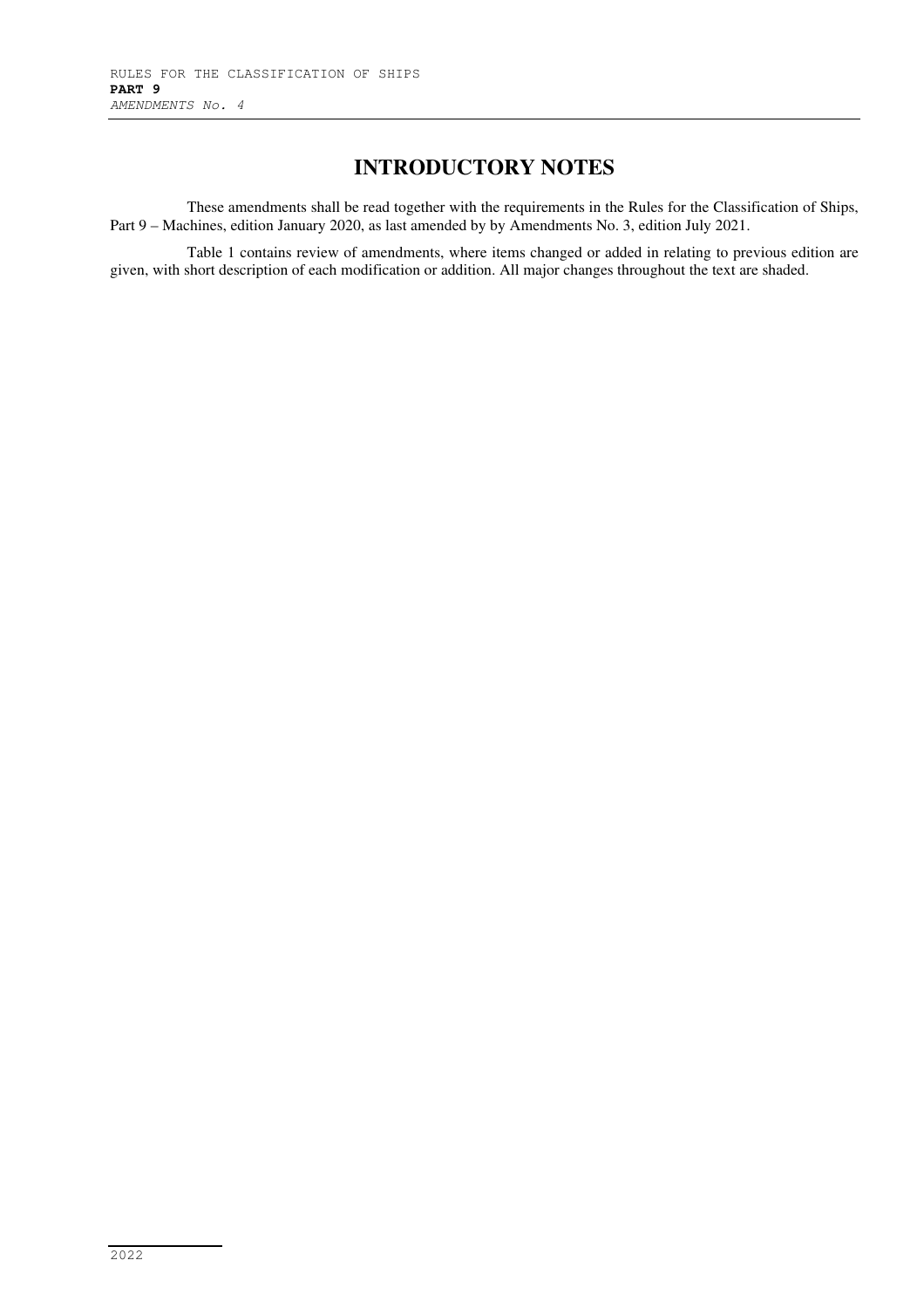| This Part of the Rules includes the requirements of the following international Organisations:                                                                                                                              |                                                                                                                                                                                                                                                                                                                                                                                                                                                                                                                                        |  |
|-----------------------------------------------------------------------------------------------------------------------------------------------------------------------------------------------------------------------------|----------------------------------------------------------------------------------------------------------------------------------------------------------------------------------------------------------------------------------------------------------------------------------------------------------------------------------------------------------------------------------------------------------------------------------------------------------------------------------------------------------------------------------------|--|
| <b>International Maritime Organization (IMO)</b>                                                                                                                                                                            |                                                                                                                                                                                                                                                                                                                                                                                                                                                                                                                                        |  |
| <b>Conventions:</b>                                                                                                                                                                                                         | International Convention for the Safety of Life at Sea 1974 (SOLAS 1974) and all subsequent<br>amendments up to and including the 2014 amendments (MSC.365/93).<br>Protocol of 1988 relating to the International Convention for the Safety of Life at Sea 1974, as<br>amended (SOLAS PROT 1988).                                                                                                                                                                                                                                      |  |
| <b>Circulars:</b>                                                                                                                                                                                                           | MSC.1/Circ.1425                                                                                                                                                                                                                                                                                                                                                                                                                                                                                                                        |  |
| <b>International Association of Classification Societies (IACS)</b>                                                                                                                                                         |                                                                                                                                                                                                                                                                                                                                                                                                                                                                                                                                        |  |
| <b>Unified Requirements (UR):</b>                                                                                                                                                                                           | A3 (Rev.1 2019), F29 (Rev. 6, 2005), M2 (1971), M3 (Rev. 6, 2018),<br>M9 (Corr. 2, 2007), M10 (Rev. 4, 2013), M11 (1972), M12 (1972),<br>M16 (Rev. 1, 2005), M26 (Corr. 1, 2005), M28 (1978), M42 (Rev. 4, 2011),<br>M44 (Corr.2, Nov 2016), M51 (Corr. 1, Oct 2018), M53 (Rev. 4, Aug 2019),<br>M56 (Rev. 3, 2015), M60 (1997), M61 (2003), M63 (2005), M66 (Rev. 3, 2008),<br>M67 (Rev. 2, 2015), M71 (Corr.1, 2016), M72 (Rev.2, 2019), M73 (Corr.1, 2016),<br>Z26 (2015), M77 (Rev.2 Dec 2020), M79 (rev. 1, Feb 2020), M80 (2019) |  |
| <b>Unified Interpretations:</b>                                                                                                                                                                                             | SC76 (1985), SC94 (Rev. 2, 2016), SC133 (1998), SC189 (2004), SC228 (2008),<br>SC242 (Rev.2, 2020), SC246 (Rev.1, 2015)                                                                                                                                                                                                                                                                                                                                                                                                                |  |
| <b>International Organisation for Standardisation:</b><br>ISO 1122-1:1998 Corr. 1:1999 Corr. 2:2009, ISO 6336-1:2006 Corr. 2008, ISO 6336-2:2006<br>Corr. 2008, ISO 6336-3:2006 Corr. 2008, ISO 6336-5:2003, ISO 19019:2005 |                                                                                                                                                                                                                                                                                                                                                                                                                                                                                                                                        |  |

┑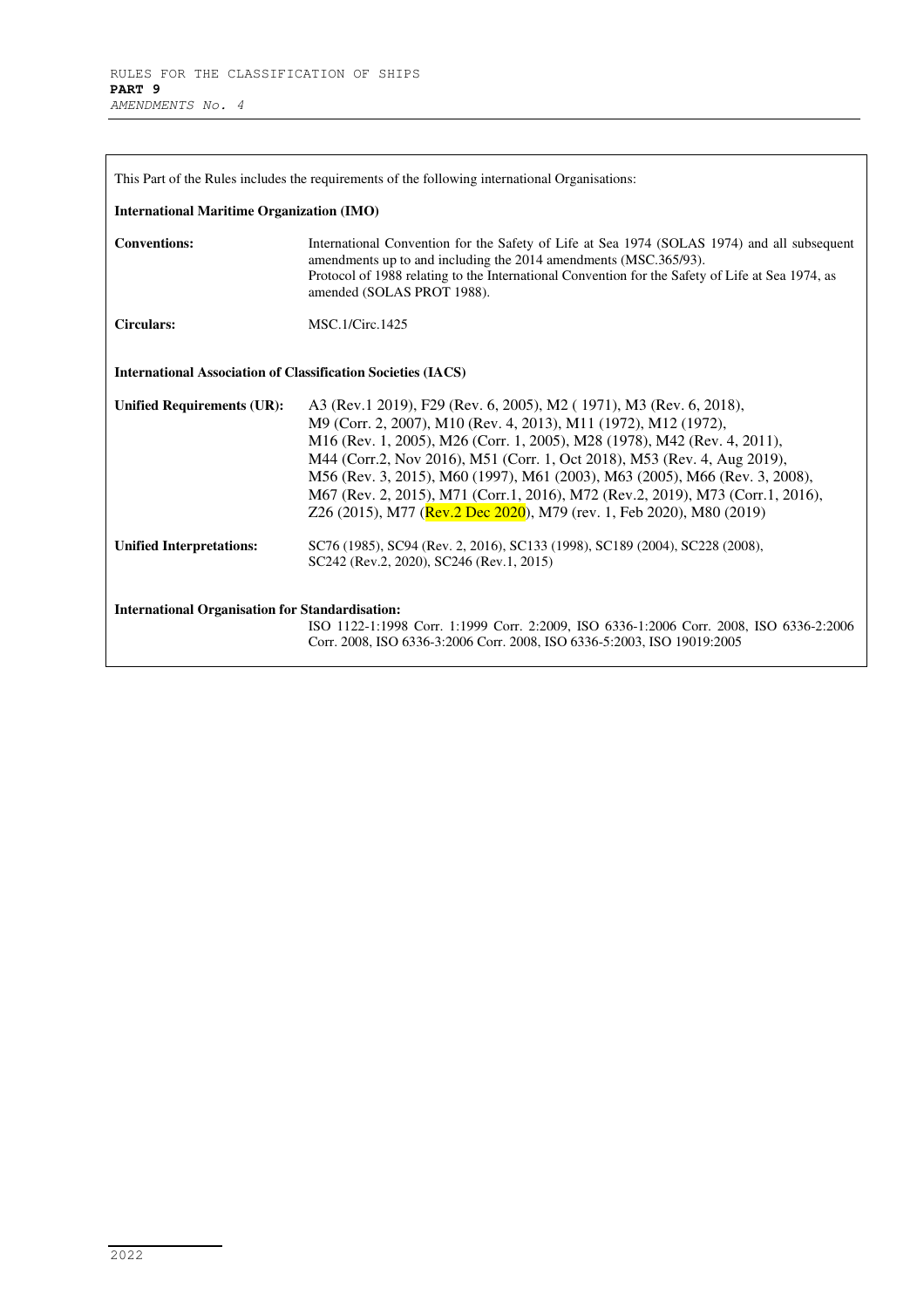# **TABLE 1 – REVIEW OF AMENDMENTS**

This review comprises amendments in relation to the Rules for the Classification of Ships, Part 9 – Machines, edition January 2020, as last amended by by Amendments No. 3, edition July 2021.

| ITEM                                                | <b>DESCRIPTION OF THE AMENDMENTS</b> |  |  |
|-----------------------------------------------------|--------------------------------------|--|--|
| <b>TANNEX B – STORAGE AND USE OF SCR REDUCTANTS</b> |                                      |  |  |
| Annex B                                             | Existing Head 2 have been amended.   |  |  |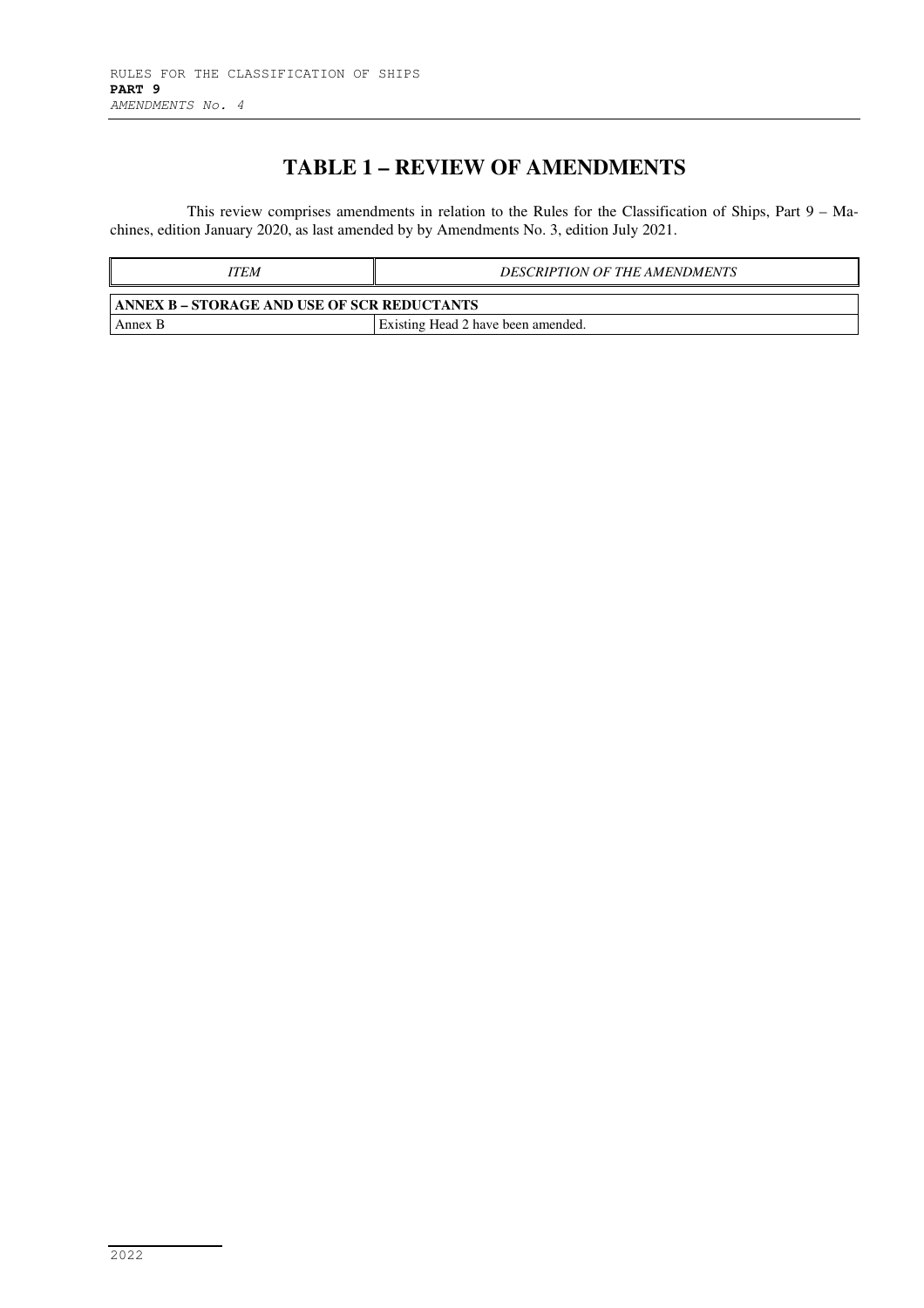## **ANNEX B STORAGE AND USE OF SCR REDUCTANTS**

 **ANNEX B STORAGE AND USE OF SCR REDUCTANTS** has been amended and should be read as follows:

#### **1. GENERAL**

The NOx Technical Code, in 2.2.5 and elsewhere, provides for the use of NOx Reducing Devices of which Selective Catalytic Reduction (SCR) is one option. SCR requires the use of a reductant which may be a urea/water solution or, in exceptional cases, aqueous ammonia or even anhydrous ammonia. These requirements apply to the arrangements for the storage and use of SCR reductants which are typically carried on board in bulk quantities.

#### **2. REDUCTANT USING UREA BASED AMMONIA (E.G. 40%/60% UREA/WATER SOLUTION)**

**2.1** Where urea based ammonia (e.g. AUS 40 – aqueous urea solution specified in ISO 18611-1:2014) is introduced, the storage tank is to be arranged so that any leakage will be contained and prevented from making contact with heated surfaces. All pipes or other tank penetrations are to be provided with manual closing valves attached to the tank. Tank and piping arrangements are to be approved.

**2.2** The storage tank may be located within the engine room.

**2.3** The storage tank is to be protected from excessively high or low temperatures applicable to the particular concentration of the solution. Depending on the operational area of the ship, this may necessitate the fitting of heating and/or cooling systems. The physical conditions recommended by applicable recognized standards (such as ISO 18611-3:2014) are to be taken into account to ensure that the contents of the aqueous urea tank are maintained to avoid any impairment of the urea solution during storage.

**2.4** If a urea storage tank is installed in a closed compartment, the area is to be served by an effective mechanical ventilation system of extraction type providing not less than 6 air changes per hour which is independent from the ventilation system of accommodation, service spaces, or control stations. The ventilation system is to be capable of being controlled from outside the compartment. A warning notice requiring the use of such ventilation before entering the compartment shall be provided outside the compartment adjacent to each point of entry.

Alternatively, where a urea storage tank is located within an engine room a separate ventilation system is not required when the general ventilation system for the space is arranged so as to provide an effective movement of air in the vicinity of the storage tank and is to be maintained in operation continuously except when the storage tank is empty and has been thoroughly ventilated.

**2.5** Each urea storage tank is to be provided with temperature and level monitoring arrangements. High and low level alarms together with high and low temperature alarms are also to be provided.

**2.6** Where urea based ammonia solution is stored in integral tanks, the following are to be considered during the design and construction:

- These tanks may be designed and constructed as integral part of the hull, (e.g. double bottom, wing tanks).
	- These tanks are to be coated with appropriate anti-corrosion coating and cannot be located adjacent to any fuel oil and fresh water tank.
	- These tanks are to be designed and constructed as per the structural requirements applicable to hull and primary support members for a deep tank construction.
- These tanks are to be included in the ship's stability calculation.
- **2.7** The requirements specified in M77.2.4 also apply to closed compartments normally entered by persons:
	- when they are adjacent to the urea integral tanks and there are possible leak points (e.g. manhole, fittings) from these tanks; or
		- − when the urea piping systems pass through these compartments, unless the piping system is made of steel or other equivalent material with melting point above 925 degrees C and with fully welded joints.

**2.8** The reductant piping and venting systems are to be independent of other ship service piping and/or systems. Reductant piping systems are not to be located in accommodation, service spaces, or control stations. The vent pipes of the storage tank are to terminate in a safe location on the weather deck and the tank venting system is to be arranged to prevent entrance of water into the urea tank.

**2.9** Reductant tanks are to be of steel or other equivalent material with a melting point above 925 degrees C. Pipes/piping systems are to be of steel or other equivalent material with melting point above 925 degrees C, except downstream of the tank valve, provided this valve is metal seated and arranged as fail-to-closed or with quick closing from a safe position outside the space in the event of fire; in such case, type approved plastic piping may be accepted even if it has not passed a fire endurance test. Reductant